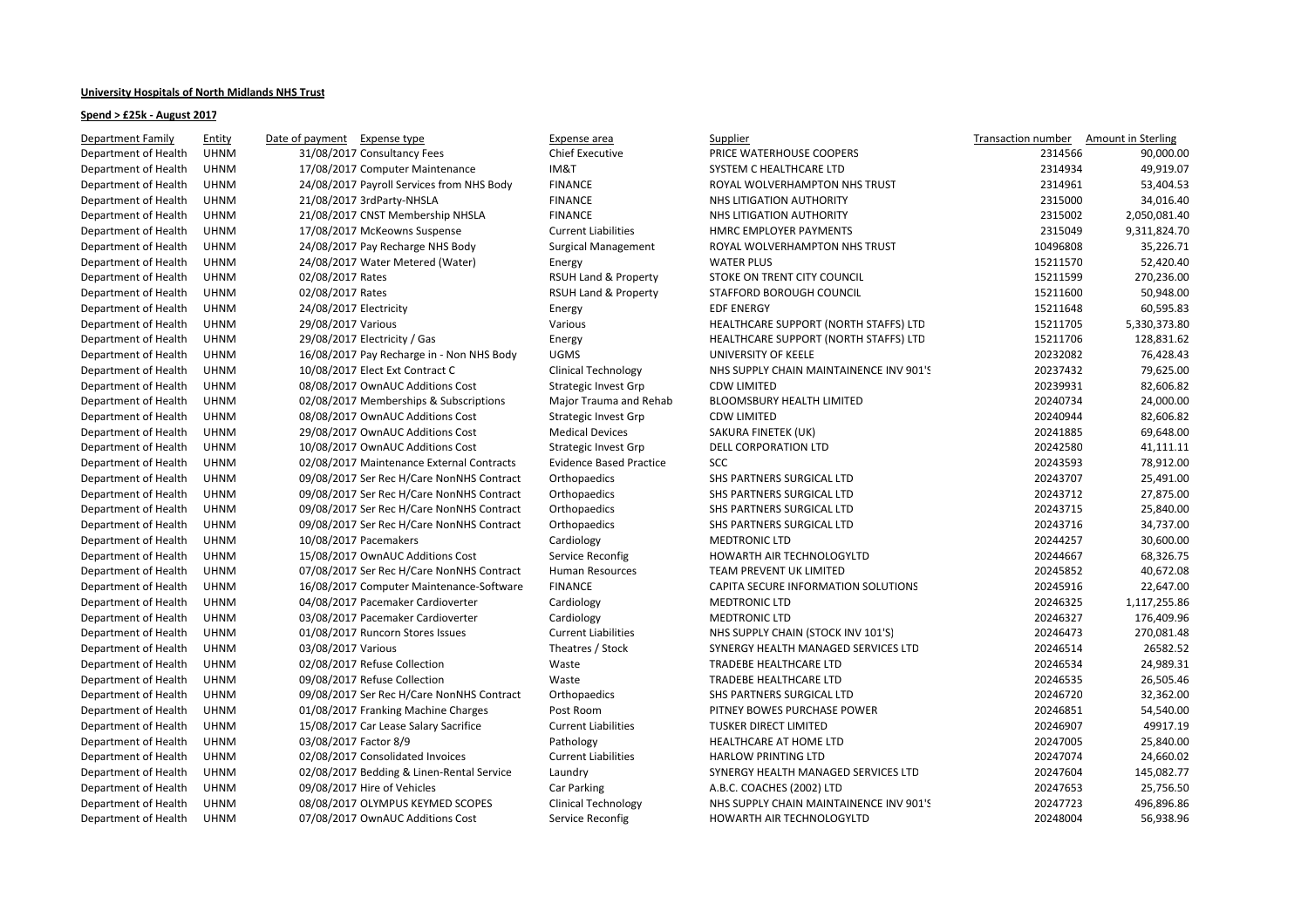Department of Health UHNMDepartment of Health UHNMDepartment of Health UHNMDepartment of Health UHNMDepartment of Health UHNMDepartment of Health UHNMDepartment of Health UHNMDepartment of Health UHNMDepartment of Health UHNMDepartment of Health UHNMDepartment of Health UHNMDepartment of Health UHNMDepartment of Health UHNMDepartment of Health UHNMDepartment of Health UHNMDepartment of Health UHNMDepartment of Health UHNMDepartment of Health UHNMDepartment of Health UHNMDepartment of Health UHNMDepartment of Health UHNMDepartment of Health UHNMDepartment of Health UHNMDepartment of Health UHNMDepartment of Health UHNMDepartment of Health UHNMDepartment of Health UHNMDepartment of Health UHNMDepartment of Health UHNMDepartment of Health UHNMDepartment of Health UHNMDepartment of Health UHNMDepartment of Health UHNMDepartment of Health UHNMDepartment of Health UHNMDepartment of Health UHNMDepartment of Health UHNMDepartment of Health UHNMDepartment of Health UHNMDepartment of Health UHNMDepartment of Health UHNMDepartment of Health UHNMDepartment of Health UHNMDepartment of Health UHNMDepartment of Health UHNMDepartment of Health UHNMDepartment of Health UHNMDepartment of HealthUHNM

| Μ | 14/08/2017 Ser Rec H/Care NonNHS Contract | <b>Human Resources</b>           | TEAM PREVENT UK LIMITED                  | 20248018 | 40,672.08  |
|---|-------------------------------------------|----------------------------------|------------------------------------------|----------|------------|
| Μ | 07/08/2017 Runcorn Stores Issues          | <b>Current Liabilities</b>       | NHS SUPPLY CHAIN (STOCK INV 101'S)       | 20248034 | 269,695.98 |
| M | 10/08/2017 FWE Kits                       | Pathology                        | <b>BIOMERIEUX LTD</b>                    | 20248250 | 164,227.28 |
| М | 08/08/2017 Licences                       | <b>Medical Director's Office</b> | <b>EQUINITI 360 CLINICAL</b>             | 20248446 | 36,000.00  |
| М | 15/08/2017 Photocopier Repair&Maintenance | IM&T                             | SCC                                      | 20248563 | 28,002.00  |
| M | 15/08/2017 OwnAUC Additions Cost          | <b>Strategic Invest Grp</b>      | SCC                                      | 20248566 | 20,494.00  |
| M | 21/08/2017 Ser Rec H/Care NonNHS Contract | Orthopaedics                     | SHS PARTNERS SURGICAL LTD                | 20248679 | 25,459.15  |
| M | 09/08/2017 Ser Rec H/Care NonNHS Contract | Orthopaedics                     | SHS PARTNERS SURGICAL LTD                | 20248680 | 33,366.00  |
| М | 14/08/2017 Refuse Collection              | Waste                            | <b>TRADEBE HEALTHCARE LTD</b>            | 20248822 | 28,605.99  |
| М | 15/08/2017 M&S PASS THROUGH EXPENSE       | Cardiology                       | <b>EDWARDS LIFESCIENCES</b>              | 20249028 | 44,400.00  |
| Μ | 15/08/2017 M&S PASS THROUGH EXPENSE       | Cardiology                       | <b>EDWARDS LIFESCIENCES</b>              | 20249029 | 66,600.00  |
| Μ | 21/08/2017 Laboratory Equipment&Instrumts | Pathology                        | <b>HAEMONETICS (UK)LTD</b>               | 20249382 | 68,328.37  |
| М | 14/08/2017 Runcorn Stores Issues          | <b>Current Liabilities</b>       | NHS SUPPLY CHAIN (STOCK INV 101'S)       | 20249441 | 256,745.85 |
| М | 18/08/2017 Med & Surg Equip.Maint.Contrac | <b>Medical Physics</b>           | VARIAN MEDICAL SYSTEMS UK LTD.           | 20249673 | 35,425.78  |
| Μ | 17/08/2017 OwnAUC Additions Cost          | <b>Medical Devices</b>           | STYKER HOWMEDICA OSTEONICS               | 20249904 | 28,999.99  |
| М | 18/08/2017 Med & Surg Equip.Maint.Contrac | <b>Medical Physics</b>           | VARIAN MEDICAL SYSTEMS UK LTD.           | 20249907 | 69,036.32  |
| M | 18/08/2017 OwnAUC Additions Cost          | Property and Works               | PDE WASTE TECHNOLOGIES                   | 20250182 | 46,800.00  |
| Μ | 31/08/2017 Renal Satellite - General Ser  | Renal                            | FRESENIUS MEDICAL CARE                   | 20250573 | 75,609.60  |
| M | 31/08/2017 Renal Satellite - General Ser  | Renal                            | FRESENIUS MEDICAL CARE                   | 20250574 | 28,960.00  |
| Μ | 21/08/2017 M&S PASS THROUGH EXPENSE       | Cardiology                       | <b>EDWARDS LIFESCIENCES</b>              | 20250736 | 44,400.00  |
| Μ | 21/08/2017 Runcorn Stores Issues          | <b>Current Liabilities</b>       | NHS SUPPLY CHAIN (STOCK INV 101'S)       | 20250811 | 225,792.01 |
| Μ | 22/08/2017 OwnAUC Additions Cost          | Property and Works               | <b>SPIE LIMITED</b>                      | 20250866 | 66,000.00  |
| M | 22/08/2017 Voucher Charges                | <b>FINANCE</b>                   | SODEXO MOTIVATION SOLUTIONS              | 20251306 | 67,683.92  |
| M | 22/08/2017 Consultancy Fees               | Chief Executive                  | <b>MABO CONSULTING LTD</b>               | 20251318 | 69,000.00  |
| М | 30/08/2017 Factor 8/9                     | Pathology                        | HEALTHCARE AT HOME LTD                   | 20251409 | 64,871.50  |
| M | 30/08/2017 OwnAUC Additions Cost          | <b>Medical Devices</b>           | DIRECT HEALTHCARE SERVICES LIMITED       | 20251433 | 39,468.00  |
| М | 30/08/2017 Other Blood Products           | Pathology                        | NATIONAL BLOOD AND TRANSPLANT            | 20251606 | 29,474.75  |
| M | 30/08/2017 Other Blood Products           | Pathology                        | NATIONAL BLOOD AND TRANSPLANT            | 20251608 | 252,865.00 |
| Μ | 24/08/2017 Ser Rec H/Care NonNHS Contract | Orthopaedics                     | SHS PARTNERS SURGICAL LTD                | 20251632 | 50,158.74  |
| Μ | 25/08/2017 Bedding & Linen Non-Disposable | Laundry                          | <b>BERENDSEN UK LTD</b>                  | 20251654 | 26,403.56  |
| Μ | 31/08/2017 M&S PASS THROUGH EXPENSE       | Cardiology                       | <b>EDWARDS LIFESCIENCES</b>              | 20251737 | 66,600.00  |
| Μ | 29/08/2017 Runcorn Stores Issues          | <b>Current Liabilities</b>       | NHS SUPPLY CHAIN (STOCK INV 101'S)       | 20252176 | 272,503.73 |
| M | 31/08/2017 OwnAUC Additions Cost          | <b>Medical Devices</b>           | ZIMMER BIOMET UK LTD                     | 20252295 | 32,145.84  |
| М | 31/08/2017 OwnAUC Additions Cost          | <b>Strategic Invest Grp</b>      | <b>CDW LIMITED</b>                       | 20252605 | 94,080.00  |
| М | 30/08/2017 Other Drugs                    | Pharmacy                         | LLOYDS RETAIL CHEMISTS LTD               | 22011842 | 837,097.95 |
| M | 31/08/2017 Pay Recharge NHS Body          | Paediatrics Other                | STAFFORDSHIRE & STOKE ON TRENT PARTNERSH | 22011954 | 125,744.86 |
| M | 15/08/2017 Trust Dr's ST1-8               | PMDE                             | ST HELENS & KNOWSLEY HOSPITAL            | 22012012 | 185,000.00 |
| М | 07/08/2017 Pharmacy                       | Stock                            | BRISTOL-MYERS SQUIBB PHARM LTD           | 30165518 | 29,475.00  |
| M | 07/08/2017 Pharmacy                       | Stock                            | PHOENIX HEALTHCARE DIST LTD              | 30165610 | 32,179.68  |
| Μ | 07/08/2017 Pharmacy                       | Stock                            | JANSSEN-CILAG LTD                        | 30165655 | 27,445.68  |
| M | 07/08/2017 Pharmacy                       | Stock                            | NOVARTIS PHARMA UK LTD                   | 30165750 | 27,640.08  |
| Μ | 14/08/2017 Pharmacy                       | Stock                            | <b>GENZYME THERAPEUTICS LTD</b>          | 30166510 | 42,270.00  |
| М | 14/08/2017 Pharmacy                       | Stock                            | <b>GENZYME THERAPEUTICS LTD</b>          | 30166511 | 42,270.00  |
| M | 14/08/2017 Pharmacy                       | Stock                            | <b>GENZYME THERAPEUTICS LTD</b>          | 30166512 | 50,724.00  |
| M | 14/08/2017 Pharmacy                       | Stock                            | JANSSEN-CILAG LTD                        | 30166556 | 27,578.28  |
| M | 14/08/2017 Pharmacy                       | Stock                            | ROCHE PRODUCTS LTD                       | 30166676 | 34,891.12  |
| Μ | 14/08/2017 Pharmacy                       | Stock                            | ROCHE PRODUCTS LTD                       | 30166680 | 36,554.11  |
| M | 14/08/2017 Pharmacy                       | Stock                            | <b>ABBVIE LIMITED</b>                    | 30166962 | 29,579.76  |
|   |                                           |                                  |                                          |          |            |